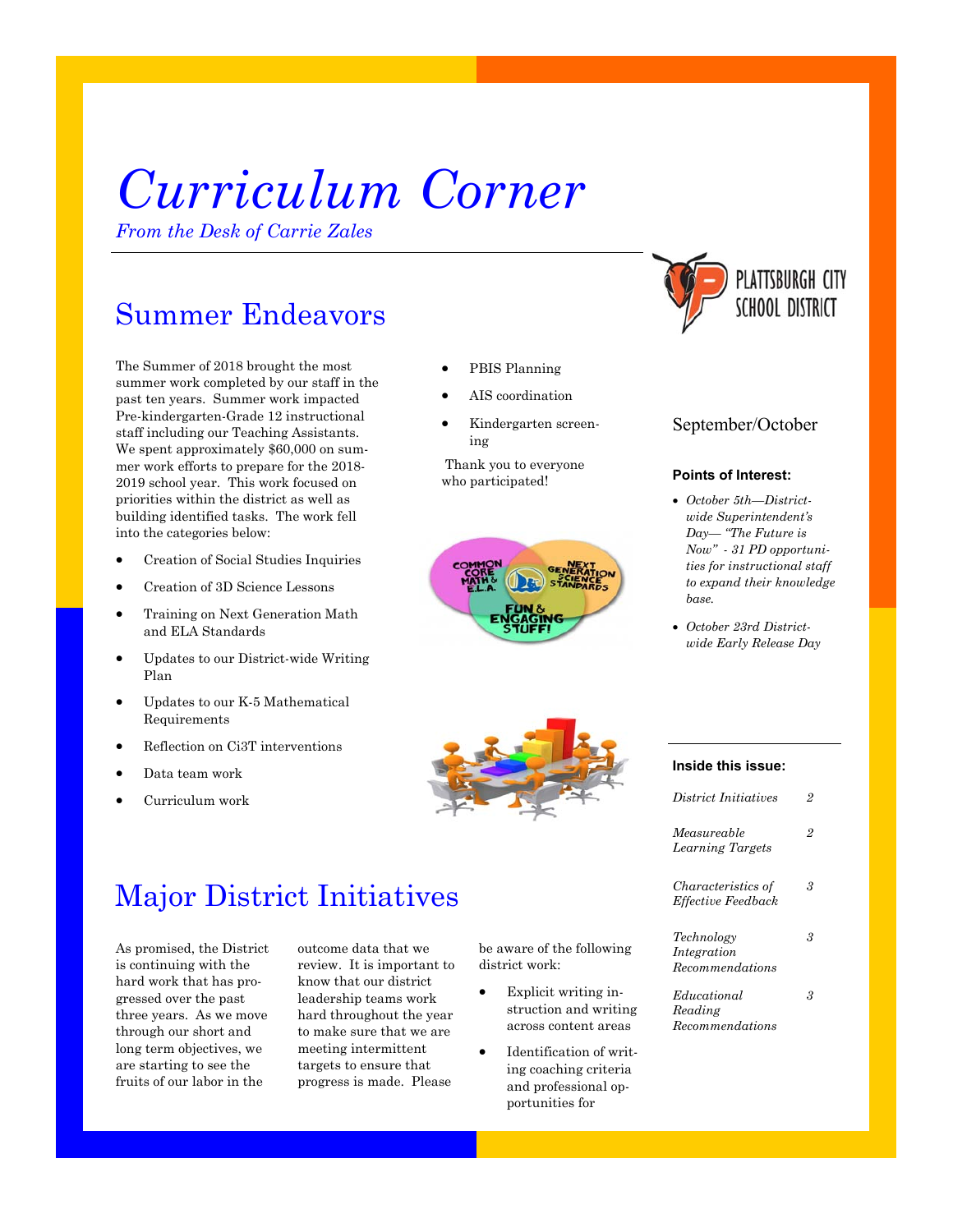## Major District Initiatives—continued

Teacher leadership

- Ci3T Literacy work
- Ci3T Behavioral/Social/Emotional Planning
- Curriculum mapping—horizontal and vertical alignment
- Interim Assessment along with Level 1 and 2 analysis
- Continuation of building level Data Analysis Plans to impact student achievement
- Mathematical Mindsets and PD opportunity



SMS students working on map skills.

# Measureable Learning Targets

#### **What is a Learning Target?**

A learning target is a tool that helps students see where they are going by ensuring that classroom learning targets are both specific and student friendly. It is the learning that will be done for today's lesson from a student's point of view.

Learning targets and instructional objectives are different. A learning objective is the learning outcome inclusive of content, learning conditions and mastery criteria. Objectives are written from a teacher's point of view.

### **What Are the Basic Steps to Creating a Learning Target?**

(borrowed from Tools for Thoughtful Assessment)

1. Generate a list of learning targets for an upcoming lesson or unit. To do this, ask yourself what you want students to know, understand, and be able to do by the end of the lesson or unit. Tip: Be sure to list targets (what you want students to know, understand, and be able to do) rather than activities.

2. Make your list of targets student friendly. To do this, • Write the targets in "I will" or "I can" format. ("I will know/understand/be able to \_\_\_\_.") • Frame the targets in simple, ageappropriate language that students will understand. Be specific. A well-written target should tell students what they're trying to achieve and let them assess their ability to achieve it. Note: Because understanding can be hard to define and assess, you may want to replace the word understand with something more specific when framing your targets (e.g., "I will be able to explain…" instead of "I will understand…").

3. Post the list in a prominent location and leave it there throughout the lesson or unit. Discuss the targets with students so that they are clear about what they are aiming for and why it's worthwhile (e.g., "We'll be learning how to use a book's index. This is important because…").

4. Refer to the list regularly to show, in class (tasks, activities, assignments), students how the things they're doing

relate to the things they're supposed to be learning (targets). For example: Today, you'll be examining yes and no examples of prime numbers (activity). The goal of this activity is for you to understand and be able to define what a prime number is (target).

5. Remind students to revisit the list of targets throughout the lesson or unit to gauge their progress.

A neat pictorial representation of how a learning target translates into acquiring content standards can be found below:



going in my learning? Learning targets show students the path to get there.